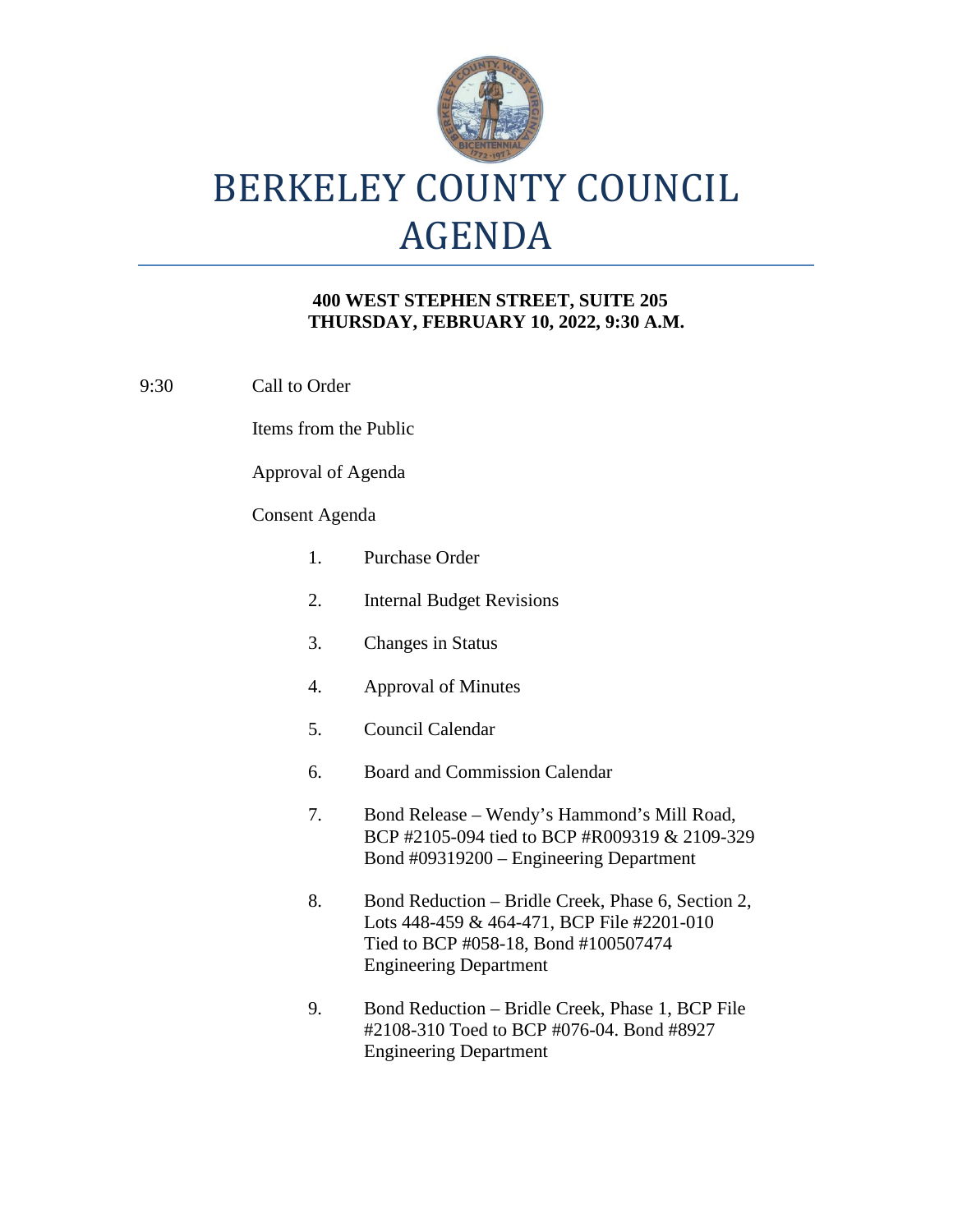

- 10. Bond Reduction Bridle Creek, Phase 5, Section 3, Lots 289-304 & 349-372, BCP File #2102-061 Tied to #021-13, Bond #100475612 – Engineering Department
- 11. Bond Reduction Bridle Creek, Phase 4, Section 5, Lots 211-214, 222-229, 256-260 & 269-272, BCP File #2108-311 Tied to BCP File #027-08 – Engineering Department
- 12. Bond Reduction Bridle Creek, Phase 4, Section 4, Lots 230-241 & 246-255, BCP File #2108-311 Tied to BCP #027-08 – Engineering Department
- 13. Bond Reduction Bridle Creek, Phase 4, Section 3, Lots 242-245, 261-264, 266-268 & 283-284, BCP File #2108-311 Tied to BCP #027-08 – Engineering Department
- 14. Bond Reduction Bridle Creek, Phase 4, Section 2, Lots 208-210 & 273-275, BCP File #2108-311 Tied to BCP #027-08 – Engineering Department
- 15. Bond Reduction Bridle Creek, Phase 4, Section 1, Lots 204-207 & 276-282, BCP File #2108-311 Tied to BCP #027-08 – Engineering Department
- 16. Bond Reduction Bridle Creek, Phase 5, Section 2, Lots 305-348 & 393-406 BCP File #2201-008 Tied to BCP 2012-381, #2008-186 & #021-13, Bond #100550921 Engineering Department
- 17. Order Open Fund "245" United Bank for Health Department Building Fund

Correction of Assessments Log, Apportionment of Assessment Applications, Deconsolidation Applications and Consolidation of Properties Applications – Assessor's Office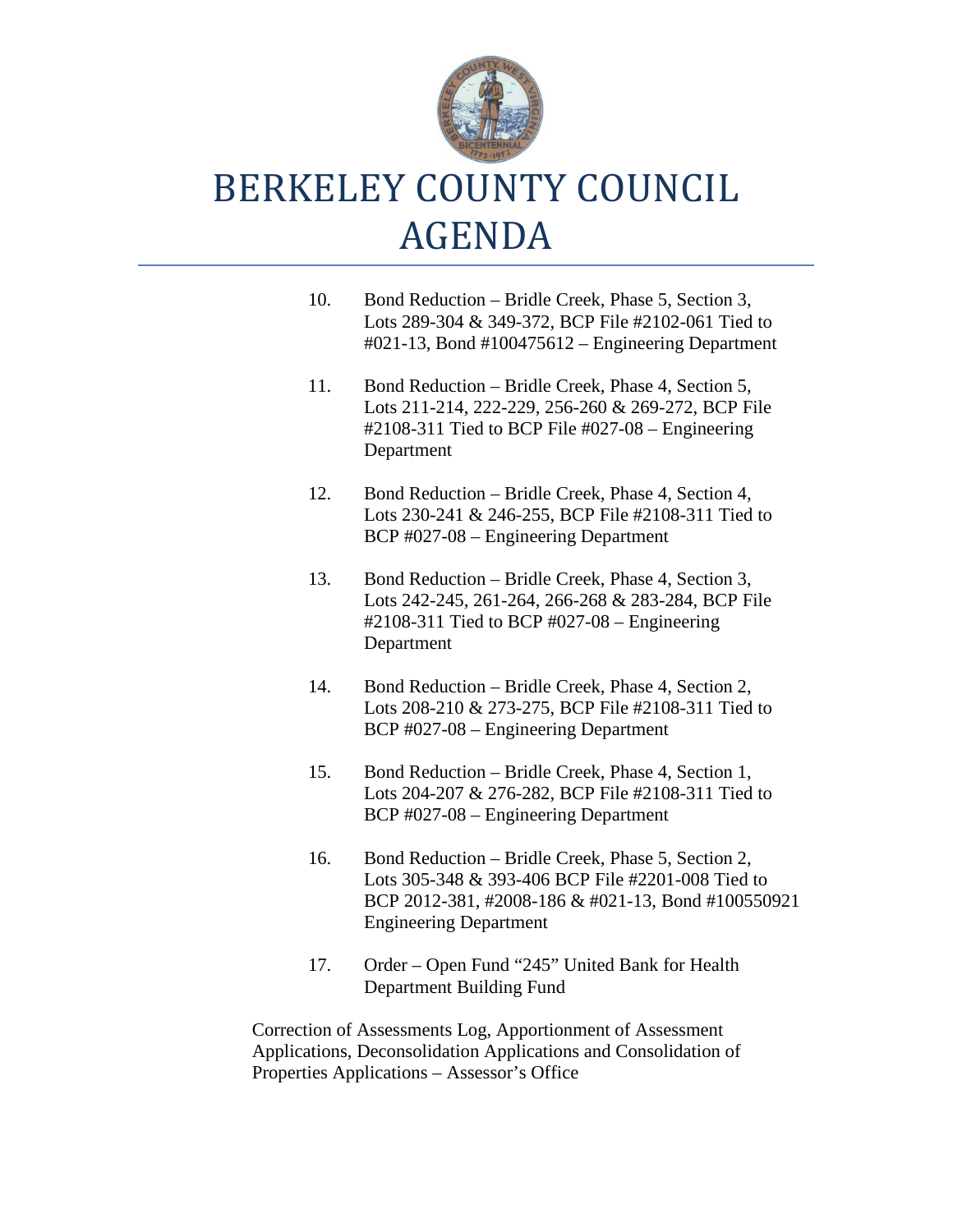

Board Meeting Reports Board and Commission Vacancies

- 10:15 Brian Ross, Director of Community Development FY 2022-23 Budget Presentation
- 10:30 BREAK
- 10:45 Tim Czaja, Community Corrections Director FY 2022-2023 Budget Presentation
- 11:00 Susan Crowell, BC Historic Landmarks FY 2022-23 Budget Presentation
- 11:15 Randy Lilly, Director, Homeland Security & Emergency Management FY 2022-23 Budget Presentation
- 11:30 Bob Williams, Executive Director, Martinsburg Berkeley County Parks & Recreation FY2022-23 Budget Presentation
- 11:45 Will Lorensen, Fiduciary Supervisor Estate Hearing – Estate of Henry Edward Shryock

Possible Executive Session for County Council Personnel, Real Estate Acquisition, Legal Matters and Economic Development

#### BREAK

#### **2:00 Board of Review and Equalization Larry Hess, Assessor, Review and Equalization – Session # 5**

- 2:15 Robby Blair, Executive Director, Main Street Martinsburg FY 2022-23 Budget Presentation
- 2:30 Board of Review & Equalization Applicant